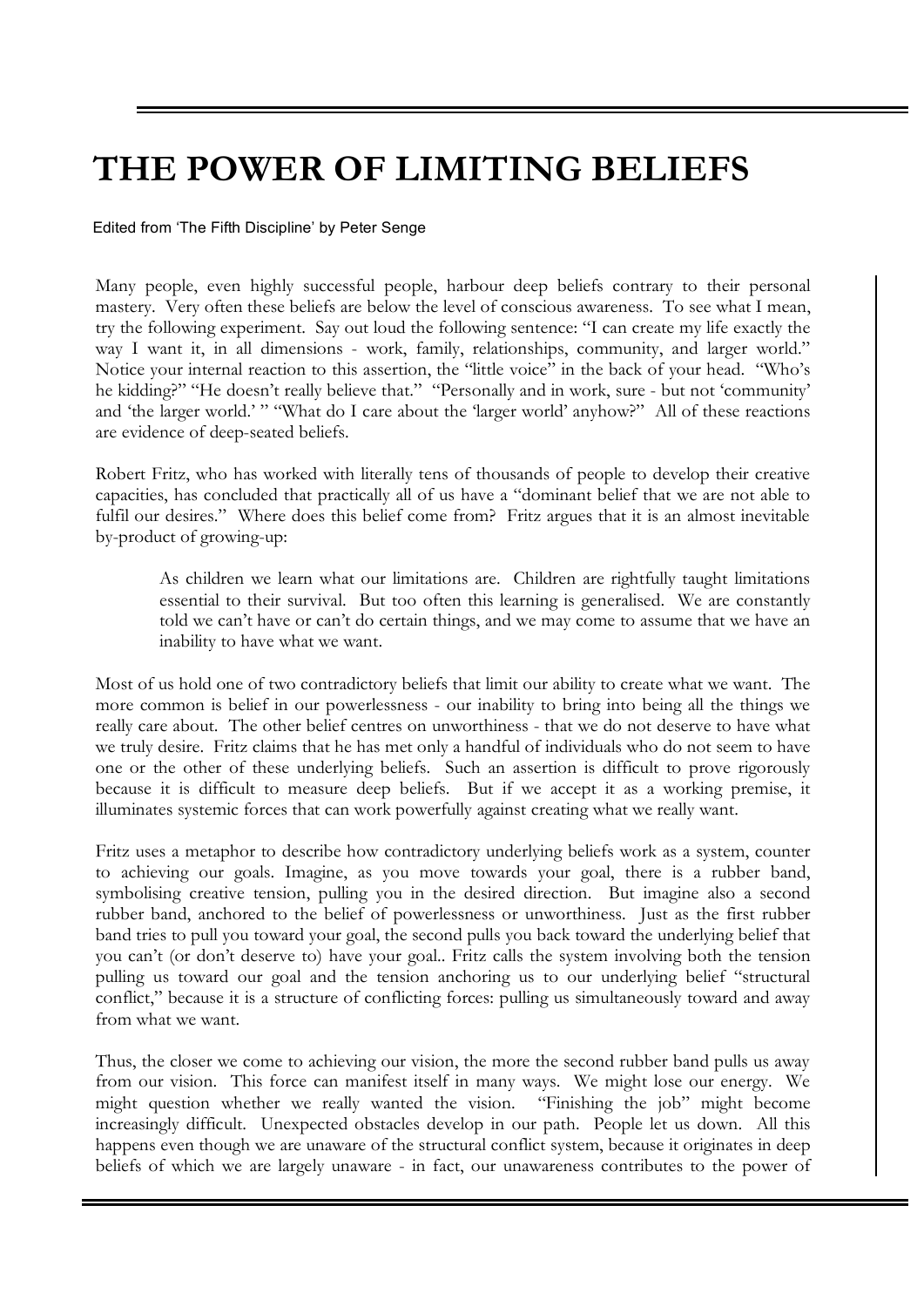## structural conflict.

Where then is the leverage in dealing with structural conflict? If structural conflict arises from deep underlying beliefs, then it can be changed only by changing the beliefs. But psychologists are virtually unanimous that fundamental beliefs such as powerlessness or unworthiness cannot be changed readily. They are developed early in life (remember all those "can'ts" and "don'ts" that started when you were two?). For most of us, beliefs change gradually as we accumulate new experiences - as we develop our personal mastery. But if mastery will not develop so long as we hold unempowering beliefs, and the beliefs will change only as we experience our mastery, how may we begin to alter the deeper structures of our lives?

## **Commitment to the Truth**

We may begin with a disarmingly simple yet profound strategy for dealing with structural conflict: telling the truth.

Commitment to the truth often seems to people an inadequate strategy. "What do I need to do to change my behaviour?" "How do I change my underlying belief?" People often want a formula, a technique, something tangible that they can apply to solve the problem of structural conflict. But, in fact, being committed to the truth is far more powerful than any technique.

Commitment to the truth does not mean seeking the "Truth", the absolute final word or ultimate cause. Rather, it means a relentless willingness to root out the ways we limit or deceive ourselves from seeing what is, and to continually challenge our theories of why things are the way they are. It means continually broadening our awareness, just as the great athlete with extraordinary peripheral vision keeps trying to "see more of the playing field." It also means continually deepening our understanding of the structures underlying current events. Specifically, people with high levels of personal mastery see more of the structural conflicts underlying their own behaviour.

Thus, the first critical task in dealing with structural conflicts is to recognise them, *and* the resulting behaviour, when they are operating. It can be very difficult to recognise these coping strategies while we are playing them out, especially because of tensions and pressures that often accompany them. It helps to develop internal warning signals, such as when we find ourselves blaming someone or somebody for our problems: "The reason I'm giving up is nobody appreciates me," or "The reason I'm so worried is that they'll fire me if I don't get the job done."

In my life, for example, I often feel that people let me down at critical junctures in major projects. When this happened, I would "bulldoze" through, overcoming the obstacle of their disloyalty or incompetence. It took many years before I recognised this as a recurring pattern, my own special form of the "willpower" strategy, rooted in a deep feeling of being powerless to change the way others let me down. Invariably, I ended up feeling as if "I've got to do it all myself."

Once I recognised this pattern, I began to act differently when a colleague let me down. I became angry less often. Rather, there was a twinge of recognition - "Oh, there goes my pattern." I looked more deeply at how my own actions were part of the outcome, either by creating tasks that were impossible to accomplish, or by undermining or demotivating the other person. Further, I worked to develop skills to discuss such situations with the people involved without producing defensiveness.